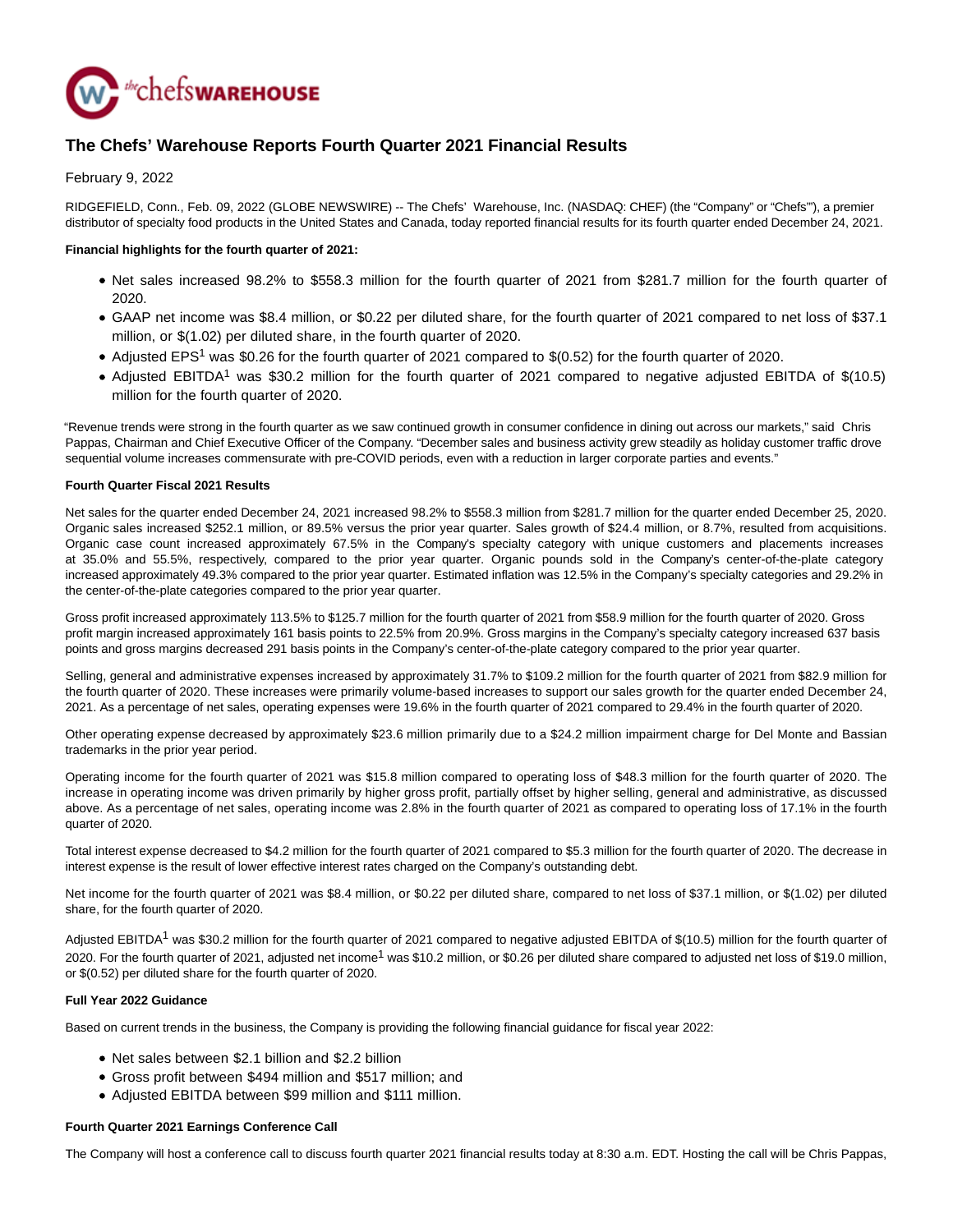chairman and chief executive officer, and Jim Leddy, chief financial officer. The conference call will be webcast live from the Company's investor relations website at [http://investors.chefswarehouse.com.](http://investors.chefswarehouse.com/) An online archive of the webcast will be available on the Company's investor relations website.

#### **Forward-Looking Statements**

Statements in this press release regarding the Company's business that are not historical facts are "forward-looking statements" that involve risks and uncertainties and are based on current expectations and management estimates; actual results may differ materially. The risks and uncertainties which could impact these statements include, but are not limited to the following: our sensitivity to general economic conditions, including disposable income levels and changes in consumer discretionary spending; our ability to expand our operations in our existing markets and to penetrate new markets through acquisitions; we may not achieve the benefits expected from our acquisitions, which could adversely impact our business and operating results; we may have difficulty managing and facilitating our future growth; conditions beyond our control could materially affect the cost and/or availability of our specialty food products or center-of-the-plate products and/or interrupt our distribution network; our distribution of centerof-the-plate products, like meat, poultry and seafood, involves exposure to price volatility experienced by those products; our business is a low-margin business and our profit margins may be sensitive to inflationary and deflationary pressures; because our foodservice distribution operations are concentrated in certain culinary markets, we are susceptible to economic and other developments, including adverse weather conditions, in these areas; fuel cost volatility may have a material adverse effect on our business, financial condition or results of operations; our ability to raise capital in the future may be limited; we may be unable to obtain debt or other financing, including financing necessary to execute on our acquisition strategy, on favorable terms or at all; interest charged on our outstanding debt may be adversely affected by changes in the method of determining London Interbank Offered Rate (LIBOR), or the replacement of LIBOR with an alternative rate; our business operations and future development could be significantly disrupted if we lose key members of our management team; and significant public health epidemics or pandemics, including COVID-19, may adversely affect our business, results of operations and financial condition. Any forward-looking statements are made pursuant to the Private Securities Litigation Reform Act of 1995 and, as such, speak only as of the date made. A more detailed description of these and other risk factors is contained in the Company's most recent annual report on Form 10-K filed with the SEC on February 23, 2021 and other reports filed by the Company with the SEC since that date. The Company is not undertaking to update any information until required by applicable laws. Any projections of future results of operations are based on a number of assumptions, many of which are outside the Company's control and should not be construed in any manner as a guarantee that such results will in fact occur. These projections are subject to change and could differ materially from final reported results. The Company may from time to time update these publicly announced projections, but it is not obligated to do so.

# **About The Chefs' Warehouse**

The Chefs' Warehouse, Inc. [\(http://www.chefswarehouse.com\)](http://www.chefswarehouse.com/) is a premier distributor of specialty food products in the United States and Canada focused on serving the specific needs of chefs who own and/or operate some of the nation's leading menu-driven independent restaurants, fine dining establishments, country clubs, hotels, caterers, culinary schools, bakeries, patisseries, chocolateries, cruise lines, casinos and specialty food stores. The Chefs' Warehouse, Inc. carries and distributes more than 50,000 products to more than 35,000 customer locations throughout the United States and Canada.

#### **Contact:**

Investor Relations Jim Leddy, CFO, (718) 684-8415

 $1$  EBITDA, Adjusted EBITDA, adjusted net income (loss) and adjusted EPS are non-GAAP measures. Please see the schedules accompanying this earnings release for a reconciliation of EBITDA, Adjusted EBITDA, adjusted net income (loss) and adjusted EPS to these measures' most directly comparable GAAP measure.

#### **THE CHEFS' WAREHOUSE, INC. CONDENSED CONSOLIDATED STATEMENTS OF OPERATIONS (unaudited, in thousands except share amounts and per share data)**

|                                              | <b>Thirteen Weeks Ended</b> |  |                      | <b>Fifty-Two Weeks Ended</b> |                      |    |                      |
|----------------------------------------------|-----------------------------|--|----------------------|------------------------------|----------------------|----|----------------------|
|                                              | December 24.<br>2021        |  | December 25.<br>2020 |                              | December 24.<br>2021 |    | December 25,<br>2020 |
| Net sales                                    | \$<br>558,251 \$            |  | 281,674              | \$                           | 1,745,757            | \$ | 1,111,631            |
| Cost of sales                                | 432,562                     |  | 222,799              |                              | 1,355,272            |    | 863,480              |
| Gross profit                                 | 125,689                     |  | 58,875               |                              | 390,485              |    | 248,151              |
| Selling, general and administrative expenses | 109,218                     |  | 82,914               |                              | 379,252              |    | 336,394              |
| Other operating expenses, net                | 630                         |  | 24,229               |                              | 422                  |    | 14,417               |
| Operating income (loss)                      | 15,841                      |  | (48, 268)            |                              | 10,811               |    | (102,660)            |
| Interest expense                             | 4,225                       |  | 5,344                |                              | 17,587               |    | 20,946               |
| Income (loss) before income taxes            | 11,616                      |  | (53, 612)            |                              | (6,776)              |    | (123,606)            |
| Provision for income tax expense (benefit)   | 3,172                       |  | (16, 555)            |                              | (1,853)              |    | (40, 703)            |
| Net income (loss)                            | \$<br>8,444 \$              |  | (37,057)             | \$                           | (4,923)              | \$ | (82,903)             |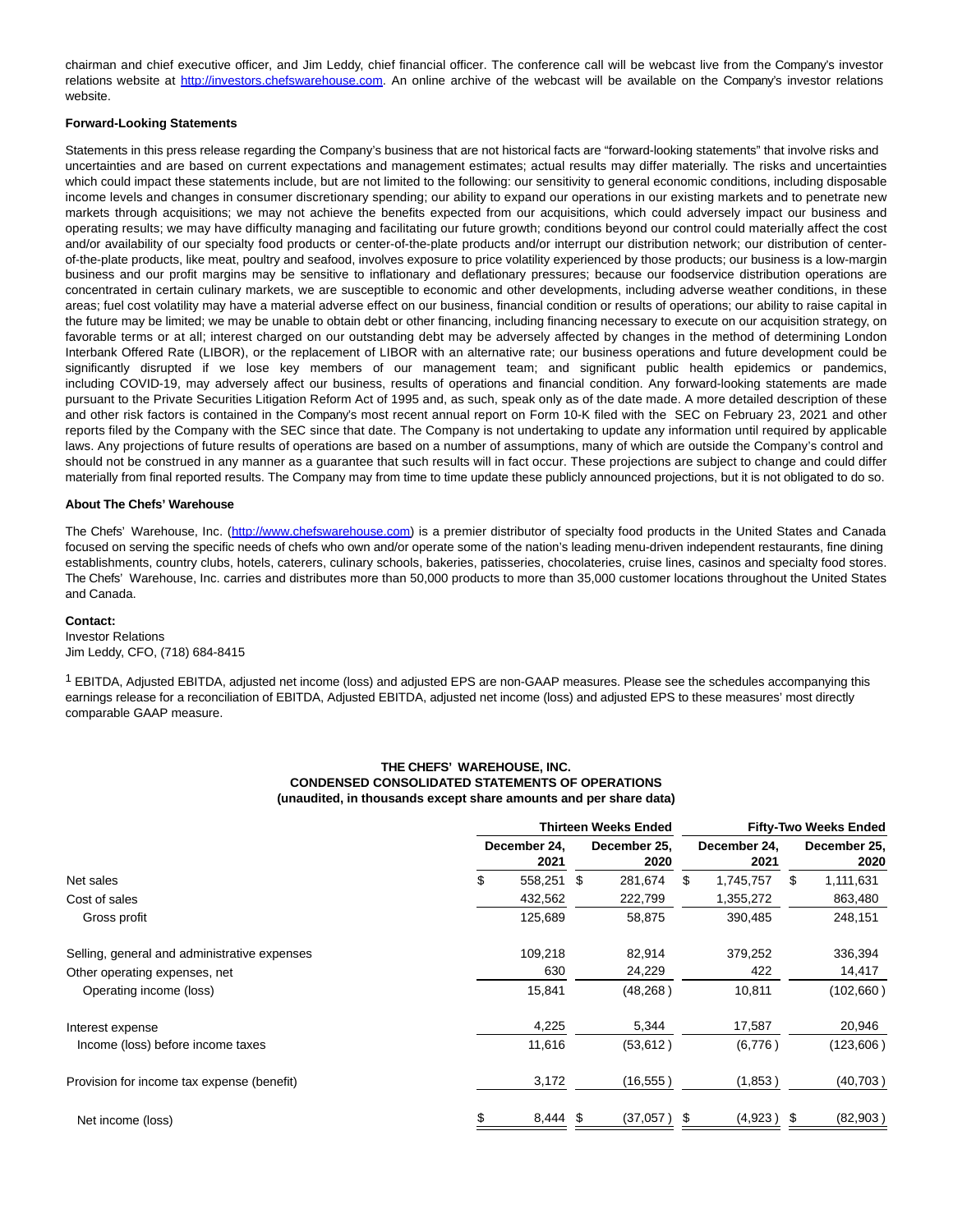| Net income (loss) per share:                |                         |             |             |            |
|---------------------------------------------|-------------------------|-------------|-------------|------------|
| Basic                                       | \$<br>$0.23$ \$         | $(1.02)$ \$ | $(0.13)$ \$ | (2.46)     |
| <b>Diluted</b>                              | \$<br>$0.22 \text{ } $$ | $(1.02)$ \$ | $(0.13)$ \$ | (2.46)     |
| Weighted average common shares outstanding: |                         |             |             |            |
| Basic                                       | 36.879.240              | 36.281.698  | 36.744.304  | 33,716,157 |
| <b>Diluted</b>                              | 41,795,193              | 36,281,698  | 36,744,304  | 33,716,157 |

# **THE CHEFS' WAREHOUSE, INC. CONDENSED CONSOLIDATED BALANCE SHEETS AS OF DECEMBER 24, 2021 AND DECEMBER 25, 2020 (in thousands)**

|                                                     | December 24,<br>2021    |    |                  |
|-----------------------------------------------------|-------------------------|----|------------------|
|                                                     | (unaudited)             |    |                  |
| Cash and cash equivalents                           | \$<br>115,155           | \$ | 193,281          |
| Accounts receivable, net                            | 172,540                 |    | 96,383           |
| Inventories, net                                    | 144,491                 |    | 82,519           |
| Prepaid expenses and other current assets           | 37,774                  |    | 33,479           |
| Total current assets                                | 469,960                 |    | 405,662          |
| Equipment, leasehold improvements and software, net | 133,622                 |    | 115,448          |
| Operating lease right-of-use assets                 | 130,701                 |    | 115,224          |
| Goodwill                                            | 221,775                 |    | 214,864          |
| Intangible assets, net                              | 104,743                 |    | 111,717          |
| Deferred taxes, net                                 | 9,380                   |    | 7,535            |
| Other assets                                        | 3,614                   |    | 3,875            |
| <b>Total assets</b>                                 | \$<br>1,073,795         | \$ | 974,325          |
|                                                     |                         |    |                  |
| Accounts payable<br><b>Accrued liabilities</b>      | \$<br>118,284<br>35,390 | \$ | 57,515<br>27,924 |
| Short-term operating lease liabilities              | 15,882                  |    | 17,167           |
| Accrued compensation                                | 22,321                  |    | 9,401            |
| Current portion of long-term debt                   | 5,141                   |    | 6,095            |
|                                                     |                         |    |                  |
| <b>Total current liabilities</b>                    | 197,018                 |    | 118,102          |
| Long-term debt, net of current portion              | 394,160                 |    | 398,084          |
| Operating lease liabilities                         | 127,296                 |    | 109,133          |
| Other liabilities                                   | 5,110                   |    | 4,416            |
| <b>Total liabilities</b>                            | 723,584                 |    | 629,735          |
| Preferred stock                                     |                         |    |                  |
| Common stock                                        | 380                     |    | 373              |
| Additional paid in capital                          | 314,242                 |    | 303,734          |
| Cumulative foreign currency translation adjustment  | (2,022)                 |    | (2,051)          |
| Retained earnings                                   | 37,611                  |    | 42,534           |
| Stockholders' equity                                | 350,211                 |    | 344,590          |
| Total liabilities and stockholders' equity          | \$<br>1,073,795         | \$ | 974,325          |

# **THE CHEFS' WAREHOUSE, INC. CONDENSED CONSOLIDATED STATEMENTS OF CASH FLOWS FOR THE FIFTY-TWO WEEKS ENDED DECEMBER 24, 2021 AND DECEMBER 25, 2020 (unaudited, in thousands)**

|                                       | December 24,<br>2021 | December 25,<br>2020 |
|---------------------------------------|----------------------|----------------------|
| Cash flows from operating activities: |                      |                      |
| Net loss                              | $(4.923)$ \$         | (82,903)             |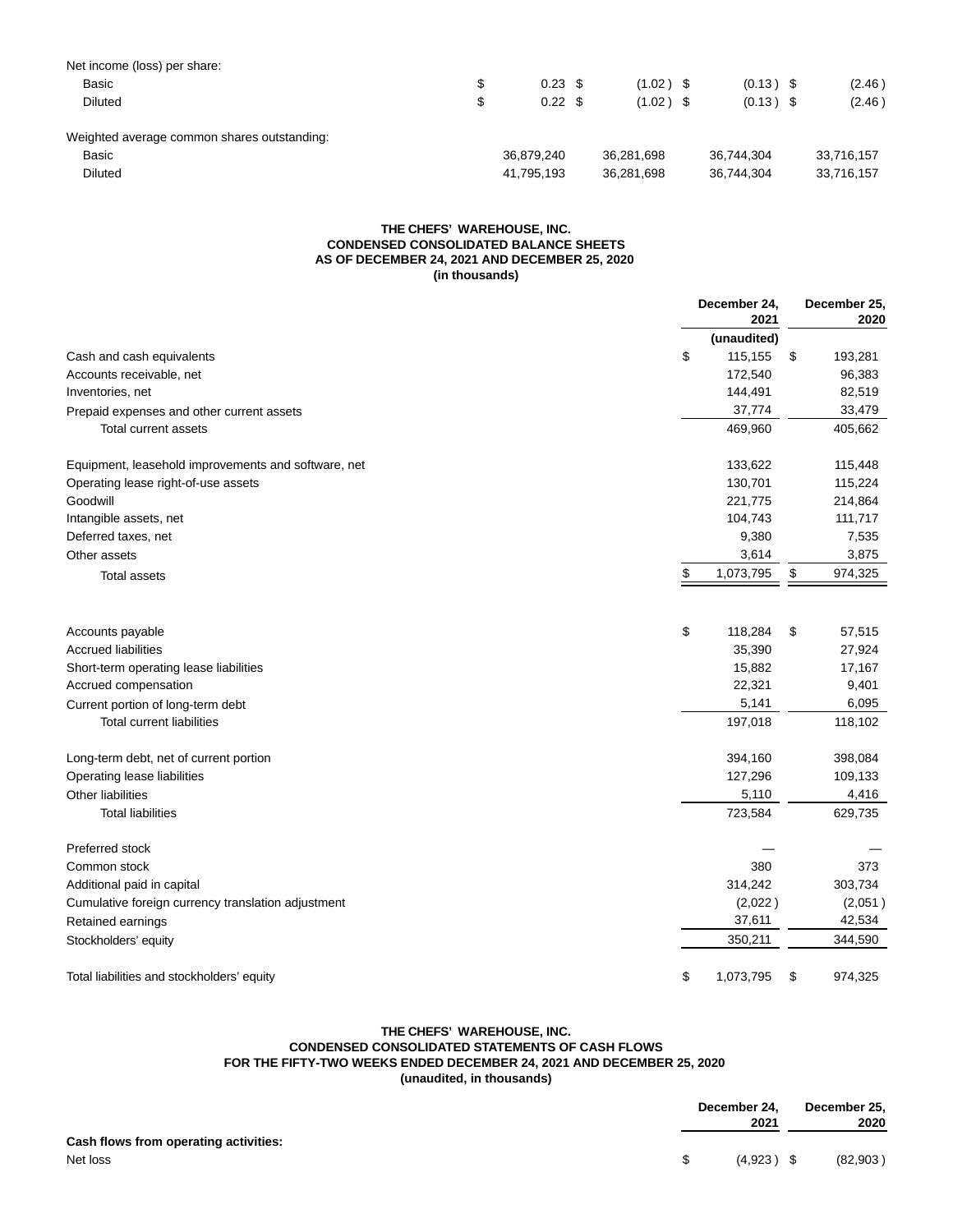| Adjustments to reconcile net loss to net cash (used in) provided by operating activities: |               |               |
|-------------------------------------------------------------------------------------------|---------------|---------------|
| Depreciation and amortization                                                             | 21,998        | 19,774        |
| Amortization of intangible assets                                                         | 12,967        | 13,502        |
| (Benefit) provision for allowance for doubtful accounts                                   | (422)         | 21,372        |
| Non-cash operating lease expense                                                          | 1,402         | 689           |
| Benefit for deferred income taxes                                                         | (1,845)       | (18, 418)     |
| Amortization of deferred financing fees                                                   | 2,299         | 3,426         |
| Stock compensation                                                                        | 11,479        | 9,292         |
| Change in fair value of contingent earn-out liabilities                                   | (1,296)       | (11, 479)     |
| Intangible asset impairment                                                               | 597           | 24,200        |
| Loss on asset disposal                                                                    | 193           | 151           |
| Changes in assets and liabilities, net of acquisitions:                                   |               |               |
| Accounts receivable                                                                       | (70, 777)     | 77,590        |
| Inventories                                                                               | (60, 799)     | 49,050        |
| Prepaid expenses and other current assets                                                 | (2, 183)      | (18, 240)     |
| Accounts payable, accrued liabilities and accrued compensation                            | 71,519        | (46, 442)     |
| Other assets and liabilities                                                              | (108)         | 1,317         |
| Net cash (used in) provided by operating activities                                       | (19, 899)     | 42,881        |
| Cash flows from investing activities:                                                     |               |               |
| Capital expenditures                                                                      | (38, 801)     | (7,036)       |
| Cash paid for acquisitions                                                                | (10, 190)     | (60, 932)     |
| Net cash used in investing activities                                                     | (48, 991)     | (67,968)      |
| Cash flows from financing activities:                                                     |               |               |
| Payment of debt, finance lease and other financing obligations                            | (37, 610)     | (40, 432)     |
| Proceeds from the issuance of common stock, net of issuance costs                         |               | 85,941        |
| Proceeds from debt issuance                                                               | 51,750        |               |
| Payment of deferred financing fees                                                        | (1,450)       | (856)         |
| Surrender of shares to pay withholding taxes                                              | (1,829)       | (3,670)       |
| Cash paid for contingent earn-out liabilities                                             | (83)          | (2,927)       |
| Borrowings under asset based loan facility                                                |               | 100,000       |
| Payments under asset based loan facility                                                  | (20,000)      | (60,000)      |
| Net cash (used in) provided by financing activities                                       | (9,222)       | 78,056        |
| Effect of foreign currency translation on cash and cash equivalents                       | (14)          | 79            |
| Net (decrease) increase in cash and cash equivalents                                      | (78, 126)     | 53,048        |
| Cash and cash equivalents at beginning of period                                          | 193,281       | 140,233       |
| Cash and cash equivalents at end of period                                                | \$<br>115,155 | \$<br>193.281 |

# **THE CHEFS' WAREHOUSE, INC. RECONCILIATION OF GAAP NET INCOME (LOSS) PER COMMON SHARE (unaudited; in thousands except share amounts and per share data)**

|                                                    | <b>Thirteen Weeks Ended</b> |                      |     |                      | <b>Fifty-Two Weeks Ended</b> |                      |     |                      |
|----------------------------------------------------|-----------------------------|----------------------|-----|----------------------|------------------------------|----------------------|-----|----------------------|
|                                                    |                             | December 24.<br>2021 |     | December 25.<br>2020 |                              | December 24.<br>2021 |     | December 25.<br>2020 |
| Numerator:                                         |                             |                      |     |                      |                              |                      |     |                      |
| Net income (loss)                                  | \$                          | 8,444 \$             |     | $(37,057)$ \$        |                              | $(4.923)$ \$         |     | (82,903)             |
| Add effect of dilutive securities:                 |                             |                      |     |                      |                              |                      |     |                      |
| Interest on convertible notes, net of tax          |                             | 673                  |     |                      |                              |                      |     |                      |
| Net income (loss) available to common shareholders |                             | 9,117                | \$. | (37,057)             | \$.                          | (4,923)              | \$. | (82,903)             |
| Denominator:                                       |                             |                      |     |                      |                              |                      |     |                      |
| Weighted average basic common shares outstanding   |                             | 36,879,240           |     | 36.281.698           |                              | 36,744,304           |     | 33,716,157           |
| Dilutive effect of unvested common shares          |                             | 341,965              |     |                      |                              |                      |     |                      |
| Dilutive effect of options and warrants            |                             | 49,008               |     |                      |                              |                      |     |                      |
| Dilutive effect of convertible notes               |                             | 4,524,980            |     |                      |                              |                      |     |                      |
| Weighted average diluted common shares outstanding |                             | 41,795,193           |     | 36,281,698           |                              | 36.744.304           |     | 33,716,157           |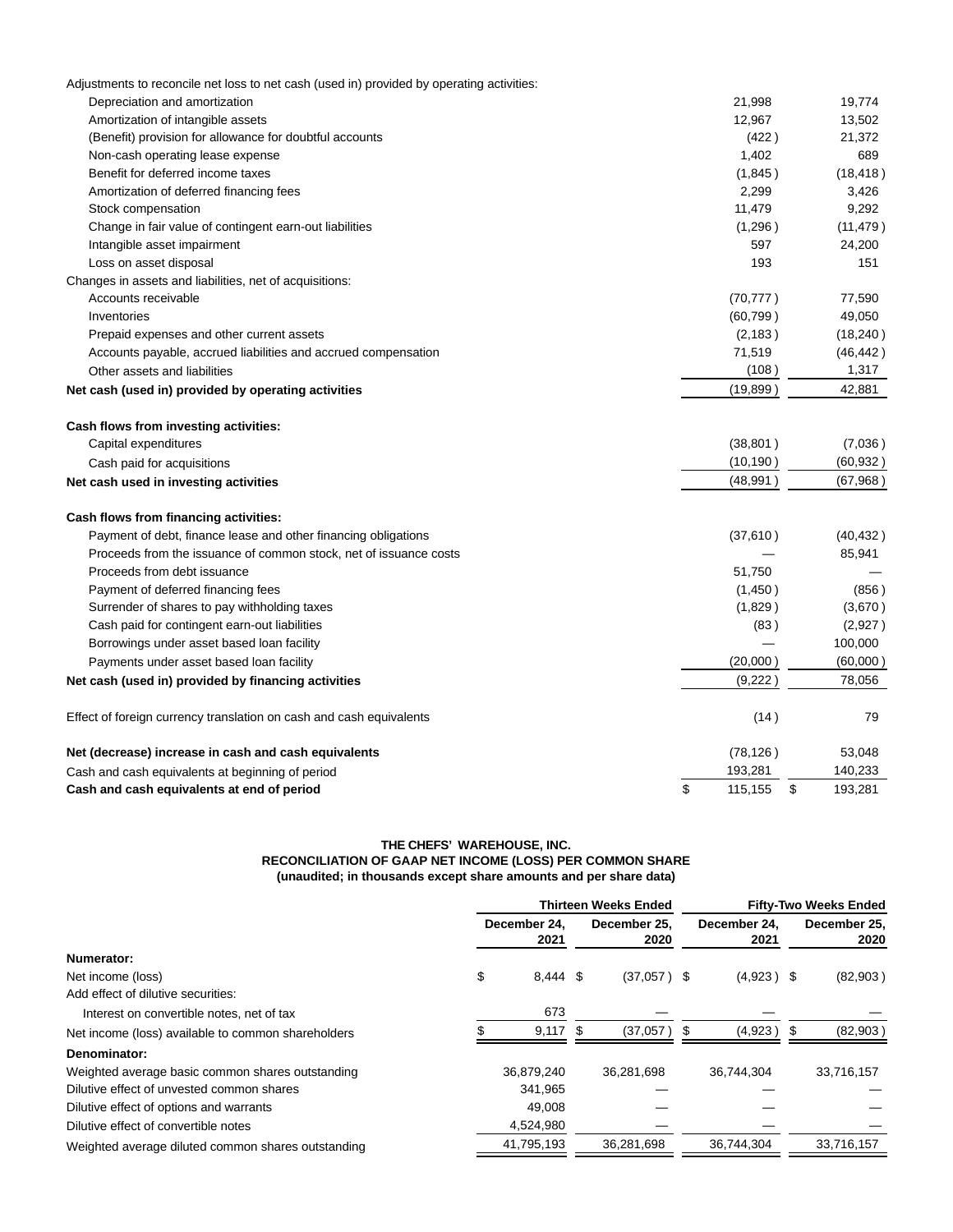| Net income (loss) per share: |                              |             |        |
|------------------------------|------------------------------|-------------|--------|
| Basic                        |                              |             | (2.46) |
| <b>Diluted</b>               | $0.22 \text{ }$ \$ (1.02) \$ | $(0.13)$ \$ | (2.46) |

#### **THE CHEFS' WAREHOUSE, INC. RECONCILIATION OF EBITDA AND ADJUSTED EBITDA TO NET INCOME (LOSS) (unaudited; in thousands)**

|                                            | <b>Thirteen Weeks Ended</b> |     |                      | <b>Fifty-Two Weeks Ended</b> |                      |    |                      |
|--------------------------------------------|-----------------------------|-----|----------------------|------------------------------|----------------------|----|----------------------|
|                                            | December 24,<br>2021        |     | December 25,<br>2020 |                              | December 24,<br>2021 |    | December 25,<br>2020 |
| Net income (loss)                          | \$<br>8,444                 | -\$ | (37,057 )            | -\$                          | $(4,923)$ \$         |    | (82,903)             |
| Interest expense                           | 4,225                       |     | 5,344                |                              | 17,587               |    | 20,946               |
| Depreciation                               | 5,728                       |     | 5,060                |                              | 21,998               |    | 19,774               |
| Amortization                               | 3,189                       |     | 3,391                |                              | 12,967               |    | 13,502               |
| Provision for income tax expense (benefit) | 3,172                       |     | (16, 555)            |                              | (1,853)              |    | (40, 703)            |
| EBITDA (1)                                 | 24,758                      |     | (39, 817)            |                              | 45,776               |    | (69, 384)            |
| Adjustments:                               |                             |     |                      |                              |                      |    |                      |
| Stock compensation (2)                     | 3,031                       |     | 4,367                |                              | 11,479               |    | 9,292                |
| Other operating expenses, net (3)          | 630                         |     | 24,229               |                              | 422                  |    | 14,417               |
| Duplicate rent (4)                         | 1,749                       |     | 700                  |                              | 4,073                |    | 2,795                |
| Payroll tax credit (5)                     |                             |     |                      |                              | (1, 418)             |    |                      |
| Moving expenses (6)                        | 75                          |     |                      |                              | 965                  |    |                      |
| Adjusted EBITDA (1)                        | \$<br>$30,243$ \$           |     | (10,521)             | -\$                          | 61,297               | \$ | (42, 880)            |

- 1. We are presenting EBITDA and Adjusted EBITDA, which are not measurements determined in accordance with the U.S. generally accepted accounting principles, or GAAP, because we believe these measures provide additional metrics to evaluate our operations and which we believe, when considered with both our GAAP results and the reconciliation to net income, provide a more complete understanding of our business than could be obtained absent this disclosure. We use EBITDA and Adjusted EBITDA, together with financial measures prepared in accordance with GAAP, such as revenue and cash flows from operations, to assess our historical and prospective operating performance and to enhance our understanding of our core operating performance. The use of EBITDA and Adjusted EBITDA as performance measures permits a comparative assessment of our operating performance relative to our performance based upon GAAP results while isolating the effects of some items that vary from period to period without any correlation to core operating performance or that vary widely among similar companies.
- 2. Represents non-cash stock compensation expense associated with awards of restricted shares of our common stock and stock options to our key employees and our independent directors.
- 3. Represents non-cash changes in the fair value of contingent earn-out liabilities related to our acquisitions, non-cash charges related to asset disposals, asset impairments, including intangible asset impairment charges, and certain third-party deal costs incurred in connection with our acquisitions or financing arrangements.
- 4. Represents duplicate rent and occupancy costs for our Los Angeles, CA, Richmond, CA, and Miami, FL facilities.
- 5. Represents a payroll tax credit earned in accordance with the Employee Retention Credit under the CARES Act.
- 6. Represents moving expenses for the consolidation of certain facilities in New England and California.

# **THE CHEFS' WAREHOUSE, INC. RECONCILIATION OF ADJUSTED NET INCOME (LOSS) TO NET INCOME (LOSS) (unaudited; in thousands except share amounts and per share data)**

|                   |              |            | <b>Thirteen Weeks Ended</b> |              | <b>Fifty-Two Weeks Ended</b> |              |
|-------------------|--------------|------------|-----------------------------|--------------|------------------------------|--------------|
|                   | December 24. |            | December 25.                | December 24, |                              | December 25, |
|                   |              | 2021       | 2020                        | 2021         |                              | 2020         |
| Net income (loss) |              | $8.444$ \$ | $(37.057)$ \$               | $(4.923)$ \$ |                              | (82,903)     |

Adjustments to reconcile net income (loss) to adjusted net income (loss)  $(1):$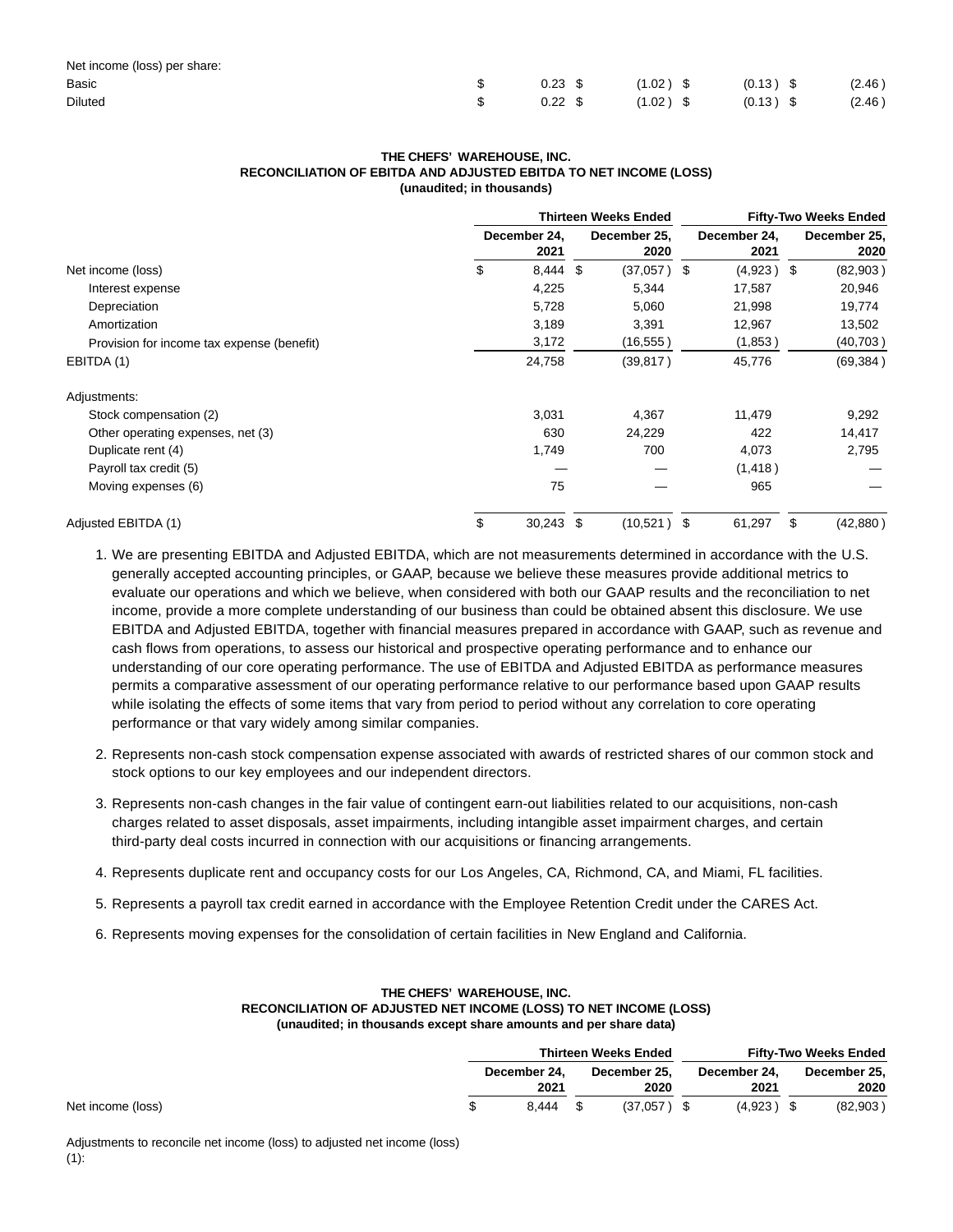| Other operating expenses (2)                    | 630        |    | 24,229      | 422                | 14,417     |
|-------------------------------------------------|------------|----|-------------|--------------------|------------|
| Duplicate rent (3)                              | 1,749      |    | 700         | 4,073              | 2,795      |
| Moving expenses (4)                             | 75         |    |             | 965                |            |
| Third party debt modification fees (5)          |            |    |             |                    | 1,233      |
| Payroll tax credit (6)                          |            |    |             | (1, 418)           |            |
| Tax effect of adjustments (7)                   | (687)      |    | (6, 855)    | (1, 132)           | (5,072)    |
| Total adjustments                               | 1,767      |    | 18,074      | 2,910              | 13,373     |
| Adjusted net income (loss)                      | 10,211     | S  | (18,983)    | \$<br>$(2,013)$ \$ | (69, 530)  |
| Diluted adjusted income (loss) per common share | \$<br>0.26 | \$ | $(0.52)$ \$ | $(0.05)$ \$        | (2.06)     |
| Diluted shares outstanding - adjusted           | 41,795,193 |    | 36.281.698  | 36.744.304         | 33.716.157 |

- 1. We are presenting adjusted net income and adjusted earnings per common share (EPS), which are not measurements determined in accordance with U.S. generally accepted accounting principles, or GAAP, because we believe these measures provide additional metrics to evaluate our operations and which we believe, when considered with both our GAAP results and the reconciliation to net income available to common stockholders, provide a more complete understanding of our business than could be obtained absent this disclosure. We use adjusted net income available to common stockholders and adjusted EPS, together with financial measures prepared in accordance with GAAP, such as revenue and cash flows from operations, to assess our historical and prospective operating performance and to enhance our understanding of our core operating performance. The use of adjusted net income available to common stockholders and adjusted EPS as performance measures permits a comparative assessment of our operating performance relative to our performance based upon our GAAP results while isolating the effects of some items that vary from period to period without any correlation to core operating performance or that vary widely among similar companies.
- 2. Represents non-cash changes in the fair value of contingent earn-out liabilities related to our acquisitions, non-cash charges related to asset disposals, asset impairments, including intangible asset impairments, and certain third-party deal costs incurred in connection with our acquisitions or financing arrangements.
- 3. Represents duplicate rent and occupancy costs for our Los Angeles, CA, Richmond, CA, and Miami, FL facilities.
- 4. Represents moving expenses for the consolidation of certain facilities in New England and California.
- 5. Represents interest expense related to investment banking fees paid in connection with the modification of our senior secured term loan.
- 6. Represents a payroll tax credit earned in accordance with the Employee Retention Credit under the CARES Act.
- 7. Represents the tax effect of items 2 through 6 above.

# **THE CHEFS' WAREHOUSE, INC. RECONCILIATION OF ADJUSTED EARNINGS PER COMMON SHARE (unaudited; in thousands except share amounts and per share data)**

|                                                             | <b>Thirteen Weeks Ended</b> |                      |   |                      | <b>Fifty-Two Weeks Ended</b> |                      |  |                      |
|-------------------------------------------------------------|-----------------------------|----------------------|---|----------------------|------------------------------|----------------------|--|----------------------|
|                                                             |                             | December 24.<br>2021 |   | December 25.<br>2020 |                              | December 24.<br>2021 |  | December 25.<br>2020 |
| Numerator:                                                  |                             |                      |   |                      |                              |                      |  |                      |
| Adjusted net income (loss)                                  | \$                          | $10,211$ \$          |   | $(18,983)$ \$        |                              | $(2,013)$ \$         |  | (69, 530)            |
| Add effect of dilutive securities:                          |                             |                      |   |                      |                              |                      |  |                      |
| Interest on convertible notes, net of tax                   |                             | 673                  |   |                      |                              |                      |  |                      |
| Adjusted net income (loss) available to common shareholders |                             | 10,884               | S | (18,983)             | - 35                         | (2,013)              |  | (69, 530)            |
| Denominator:                                                |                             |                      |   |                      |                              |                      |  |                      |
| Weighted average basic common shares outstanding            |                             | 36,879,240           |   | 36.281.698           |                              | 36.744.304           |  | 33,716,157           |
| Dilutive effect of unvested common shares                   |                             | 341.965              |   |                      |                              |                      |  |                      |
| Dilutive effect of options and warrants                     |                             | 49.008               |   |                      |                              |                      |  |                      |
| Dilutive effect of convertible notes                        |                             | 4,524,980            |   |                      |                              |                      |  |                      |
| Weighted average diluted common shares outstanding          |                             | 41.795.193           |   | 36.281.698           |                              | 36.744.304           |  | 33.716.157           |